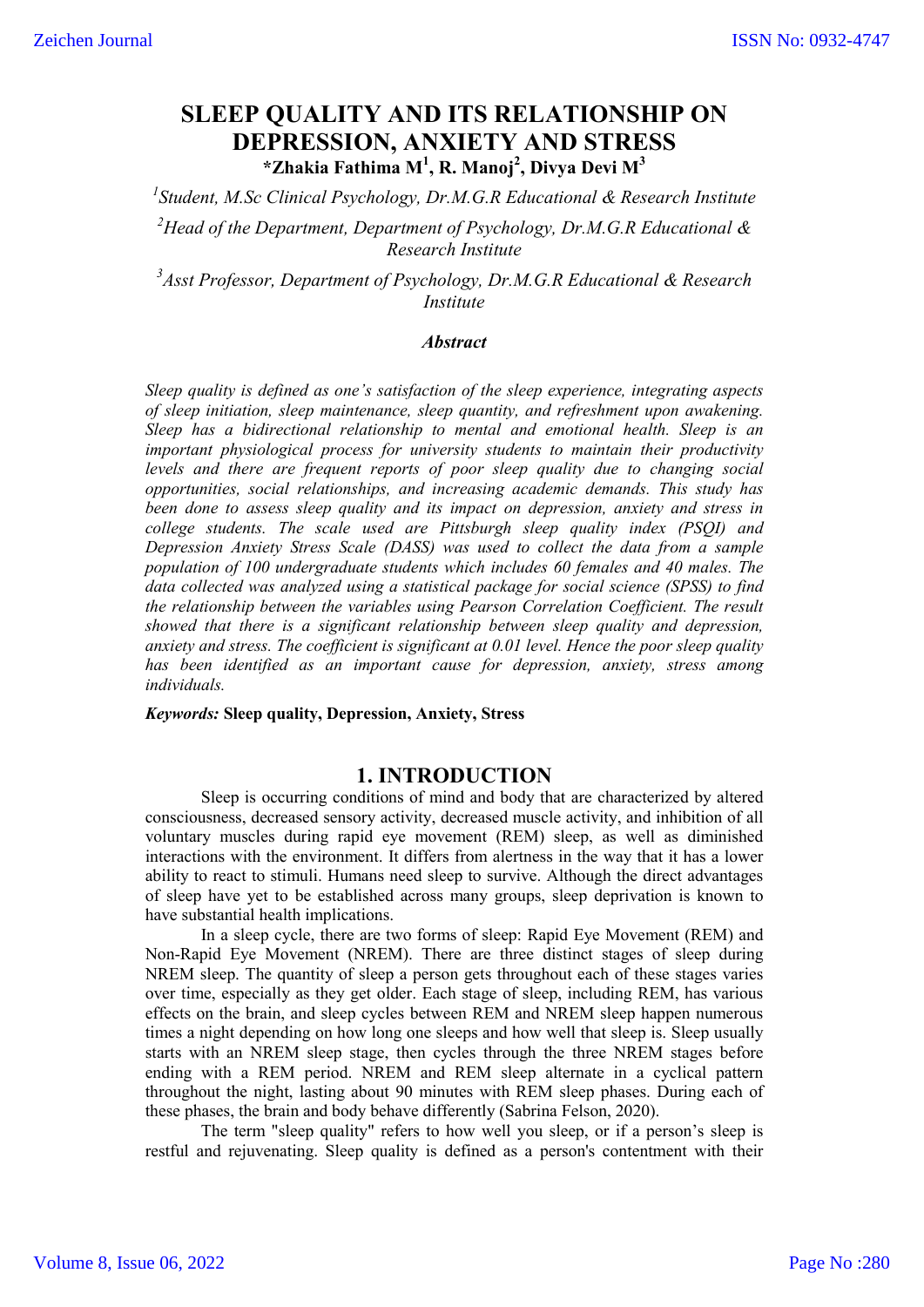sleep experience, which includes factors such as sleep initiation, sleep maintenance, sleep quantity, and wakefulness. Sleep quality is more difficult to quantify than sleep quantity, although it isn't completely subjective. Sleep quality is usually measured using four criteria:

- Sleep Latency: The length of time it takes the person to fall asleep is known as sleep latency. Sleeping off within 30 minutes or less of going to bed is found to be one of the indicators that sleep is of good quality.
- Sleep Waking: The frequency with which the person wakes up during the night is measured by sleep-waking. Frequent waking is seen as an indicator of poor sleep
- Wakefulness: The number of minutes person is awake during the night after people first go to sleep is referred to as wakefulness. The higher the time of wakefulness the poorer the sleep quality
- Sleep Efficiency: Sleep efficiency refers to the amount of time people spend sleeping when in bed. The higher the time the time the better the sleep quality

### Theories of sleep:

Restorative theory: According to the restorative idea, sleep permits the body to revitalize and restore the physiological process required to rejuvenate the body and mind. Numerous biological functions, such as muscle repair, tissue growth, protein synthesis, and the release of many important growth hormones, are shown to occur largely during sleep (Wanda van Niekerk, 2020).

Adaptive theory: The adaptive hypothesis of sleep is also known as the inactivity theory or the evolutionary theory of sleep. This idea proposes that all species have evolved to sleep during times when being awake puts them in more danger, such as at night and in the dark, when predators have an edge in vision and stealth. Sleepiness, like hunger and thirst, may indicate an underlying physiological need that can only be met by sleeping and is critical to an individual's survival (Wanda van Niekerk, 2020).

### Depression:

"Depression is a psychological and serious condition that has a negative impact on the perspective how person feel, think, and act" (Felix Torres, 2020). Depression produces unhappiness and a loss of interest at pleasurable activities. The symptoms are sadness or a gloomy state of mind, Appetite changes, weight loss or gain not related to dieting, sleeping problems which include either loss of sleep or sleeping too much, Increased weariness or a loss of energy, and increased involuntary physical activity or slower movements or speech, feeling unreasonable irrational guilt, Thinking, difficulty in concentrating, or making decisions and suicide or ruminative thoughts of death.

#### Anxiety:

 "Anxiety is defined as the body's natural reactions or response to stress. It's a sense of fear or apprehension about negative consequences or outcomes of situations. A simple exam is that most people feel afraid and frightened on the first day of school, going to a job interview, or giving a speech" (Kimberly Holland, 2020). The following are the symptoms of anxiety: Feeling restless, or tense, feelings of impending danger, panic, or impending disaster, having a faster heart rate, rapid breathing, sweating, trembling, feeling fatigued or weak, having difficulty concentrating or thinking about anything other than the current concern, having difficulty sleeping, having difficulties with your gastrointestinal tract, having trouble managing your anxiety, having a strong desire to avoid situations that cause uneasiness.

### Stress:

"Stress is a body reaction that requires attention and action" (Elizabeth Scott,2022). In truth, the human body is built to recognize and respond to stress. The body develops physical and mental alterations in response to changes in stress. Stress is "the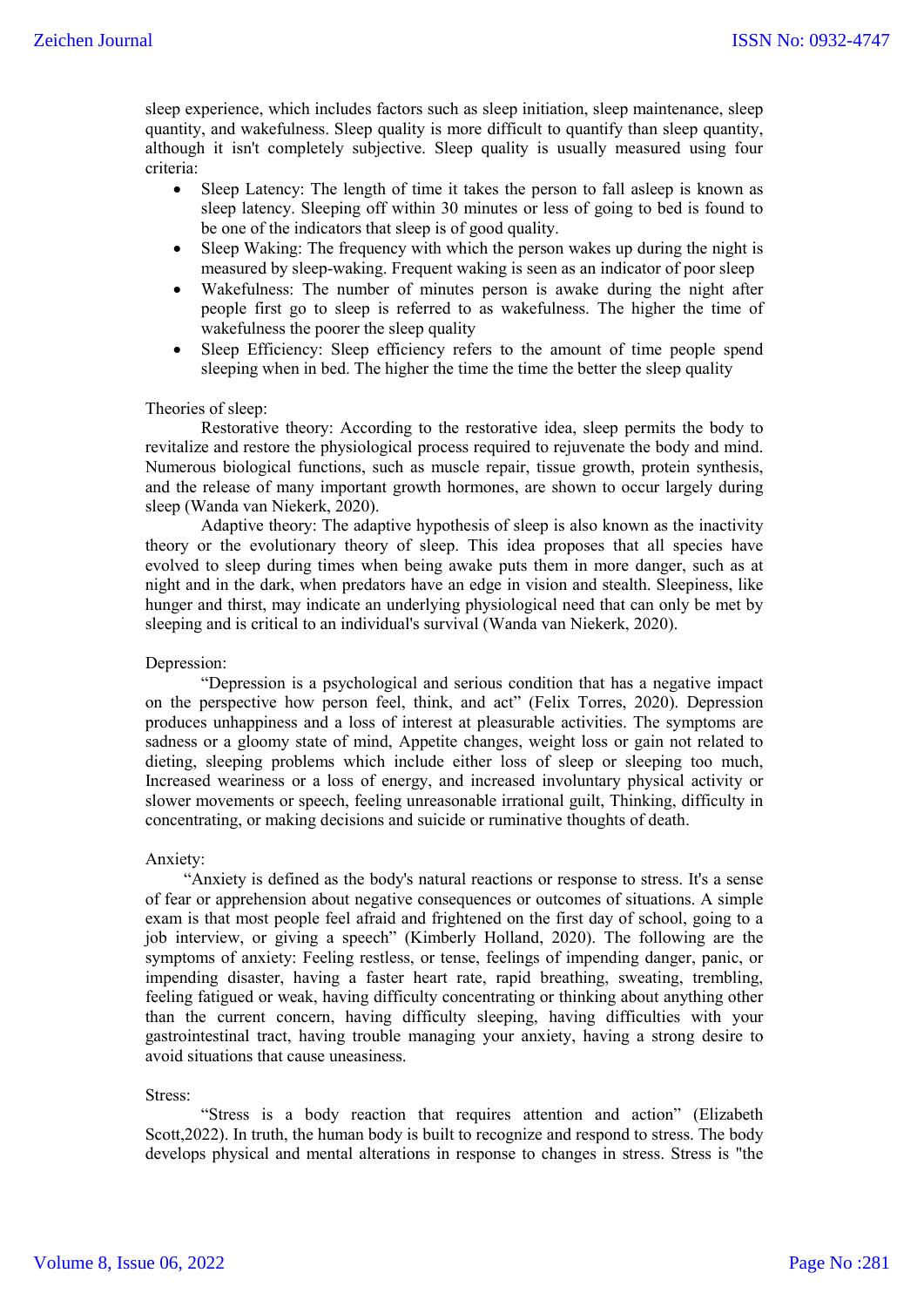body's reaction to potentially dangerous events, whether real or imagined". The body's built-in stress reaction, known as the "fight-or-flight response," which assists it in dealing with stressful conditions. The stress response can cause elevated heart rate, a quickening of breath, muscles tightening, and an increase in blood pressure. The symptoms of stress are changes in mood, clammy or sweaty palms, decreased sex drive, diarrhea, difficulty sleeping, digestive problems, dizziness, feeling anxious, headache, low energy, frequent sickness, grinding teeth, muscle tension, trembling, racing heartbeat, physical aches, and pains.

### Sleep and mental health:

 Sleep is essential for maintaining excellent physical and mental health. In the short term, sleep deprivation makes you irritated and weary, but it can also have major longterm health repercussions. Sleep deprivation has been found to be one of the important causes of a range of negative health outcomes, including heart disease, type2 diabetes, and depression. At the same time, sleep disorders can be caused by psychiatric ailments, and abnormalities in sleep can increase the symptoms of many mental illnesses, including depression, anxiety, and bipolar disorder. Sleep has long been recognized as a symptom of many psychiatric disorders, newer theories imply that sleep can also play a causative role in the development and maintenance of mental illnesses (Kendra Cherry,2020).

 Sleep deprivation can also become a source of stress. Sleep and stress are inextricably intertwined. Insufficient sleep can increase stress levels, while stress can negatively affect sleep quality and duration. A lack of sleep and stress can both cause long-term physical and mental health issues. The stress hormone cortisol has significant ramifications for the sleep-wake cycle. Studies have indicated that patients with insomnia had higher cortisol levels in the evening, which is associated to more midnight awakenings. Sleep deprivation can cause the body to release more cortisol, the stress hormone. Cortisol controls your fight-or-flight response to danger, raising your heart rate in preparation for a fight. However, too much cortisol can cause weight gain and cardiovascular problems over time. This happens when the body is unable to regulate its hormone levels overnight due to poor sleeping patterns.

 The link between sleep and anxiety, like many other psychological problems, appears to be bidirectional. Sleep problems are more common in those with anxiety, but sleep deprivation can also contribute to anxiety symptoms. It is a vicious cycle, causing both sleep and anxiety problems in life. Sleep disturbances can be a risk factor for anxiety disorders. Sleep and psychological illnesses like anxiety is always linked. If people have an anxiety issue, falling and awakening may be difficult. However, if people have a sleep issue, people may feel worried or apprehensive before going to bed because people are concerned about not getting enough rest, because one condition frequently exacerbates the other, led to never-ending cycle.

 There is a bidirectional relationship between depression and sleep problems. This indicates that poor sleep can contribute to the development of depression, and that sadness increases the likelihood of developing sleep problems. Insomnia and other sleep issues can be a sign of sadness, but recent study has linked a lack of sleep to depression itself. Changes in the action of the neurotransmitter serotonin could play a role in the development of depression. Sleep disturbances can impact the body's stress system, causing circadian rhythms to be disrupted 10 and raising the risk of depression. One of the most common symptoms of clinical depression is inability to sleep. Oversleeping or sleeping too much is another indicator of severe depression.

Christian Franceschini et al (2019), in their research, tried to study the determinant of poor sleep quality and its consequence on mental health in a sample size of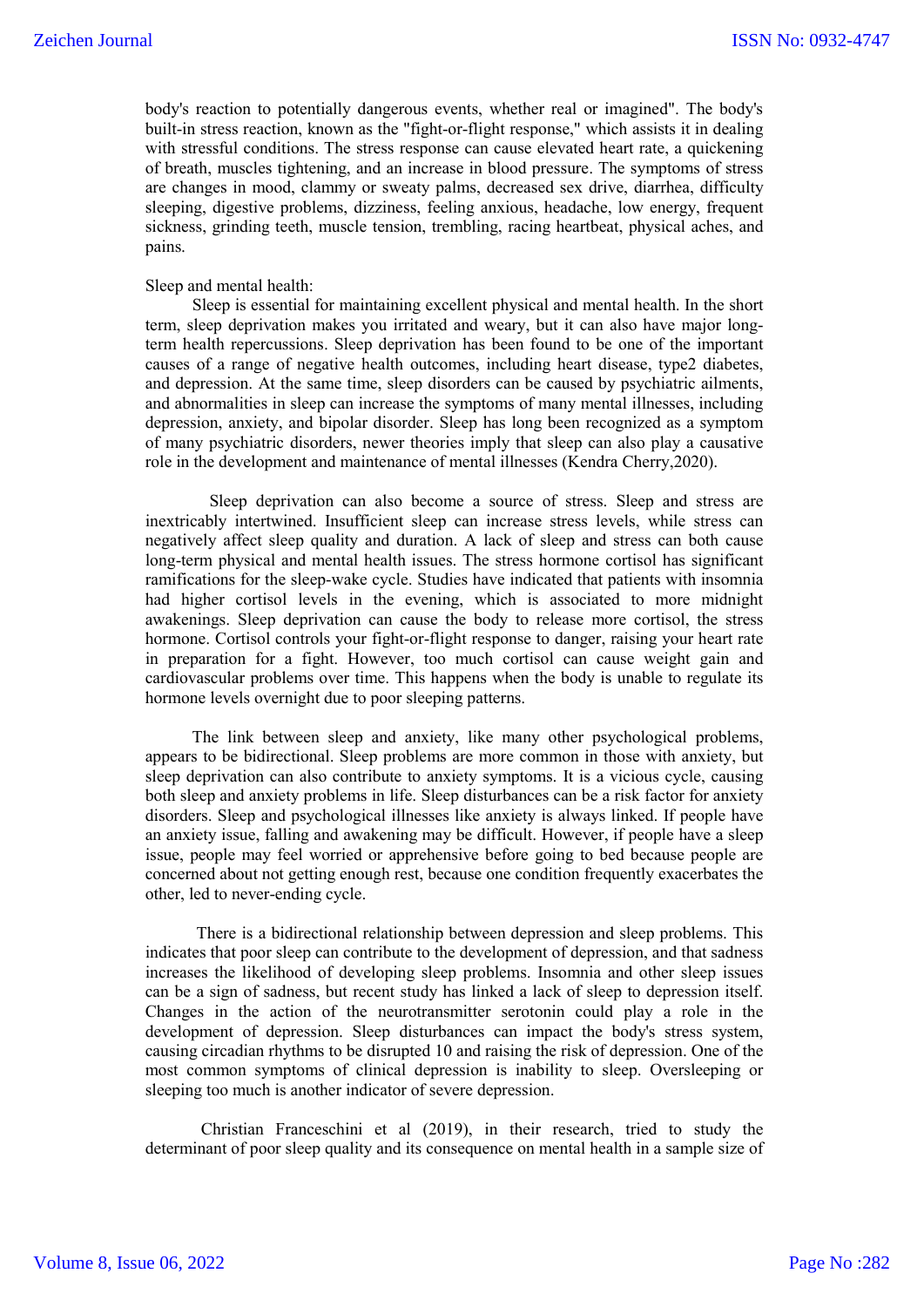6439 people during the COVID-19 lockdown in Italy and It was found that nearly half of the Italian population has impaired sleep quality and sleep habits due to the psychological distress on COVID-19 measures.

Prerna Varma et al (2021),in their study examined poor sleep quality and its relationship with individual characteristics, personal experience and mental health during the covid-19 pandemic in a sample of 1745 people from 63 countries and It was found that poor sleep quality is frequent throughout the pandemic, according to the cross sectional study done during the first wave of our worldwide, linked to a 2–3 times higher chance of experiencing state anxiety, moderate depression, and stress in the longitudinal study, compared to good sleepers.

Panel Sunah Hyunab et al (2019), investigated on psychological correlates of poor sleep quality among U.S young adults during the covid-19 pandemic using the data from the COVID-19 Adult Resilience Experiences Study (CARES) 2020 in which a sample of 908 young adults aged 18 to 30.participated in an online survey that included questions regarding their experiences with the COVID-19 epidemic, psychosocial aspects, mental health, and sleep quality and it was found that young adults have had high rates of sleep disruption during the first two months of the pandemic and 44.3 percent of them had a prior mental health diagnosis.

Sonali Tanmay Choksi et al (2020), in his study to determine the relationship between the Excessive use of mobile phone with anxiety, depression, stress, sleep quality in a sample of 100 college students of city Surat concluded that students who are addicted to mobile phones had high likelihood of experiencing anxiety, depression, stress and poor sleep quality,

 Sleep is one of the important everyday cycles for human beings which is essential to maintain homeostasis. However, it can be been affected due to various reasons ranging from simple distraction to changes in lifestyles, issues associated with interpersonal relationship, excessive use of gadgets or social media, physical and mental health issues etc. Sleep deprivation and other sleep related problems seems to have increased during pandemic due to various life style changes which had to be brought about as precautionary measures and due to external control, This study has been done which the objective of understanding how sleep quality has been affected in the college students since they were subject to excessive use of gadgets, virtual systems to pursue their academic activities which in turn would have led to mental health causing or increasing the intensity of depression, anxiety, stress in them.

Aim:

### **2. METHODOLOGY**

To find the relationship between Sleep quality and Depression, Anxiety, Stress among college students.

Hypothesis:

H1 - There is a significant relationship between Sleep quality and Depression.

H2 - There is a significant relationship between Sleep quality and Anxiety.

H3 - There is a significant relationship between Sleep quality and Stress.

### Research design:

The research design is correlation research design. This particular research implies the correlation design where the researcher correlates the variables and find the relationship between the two variables. This research was conducted using a standardized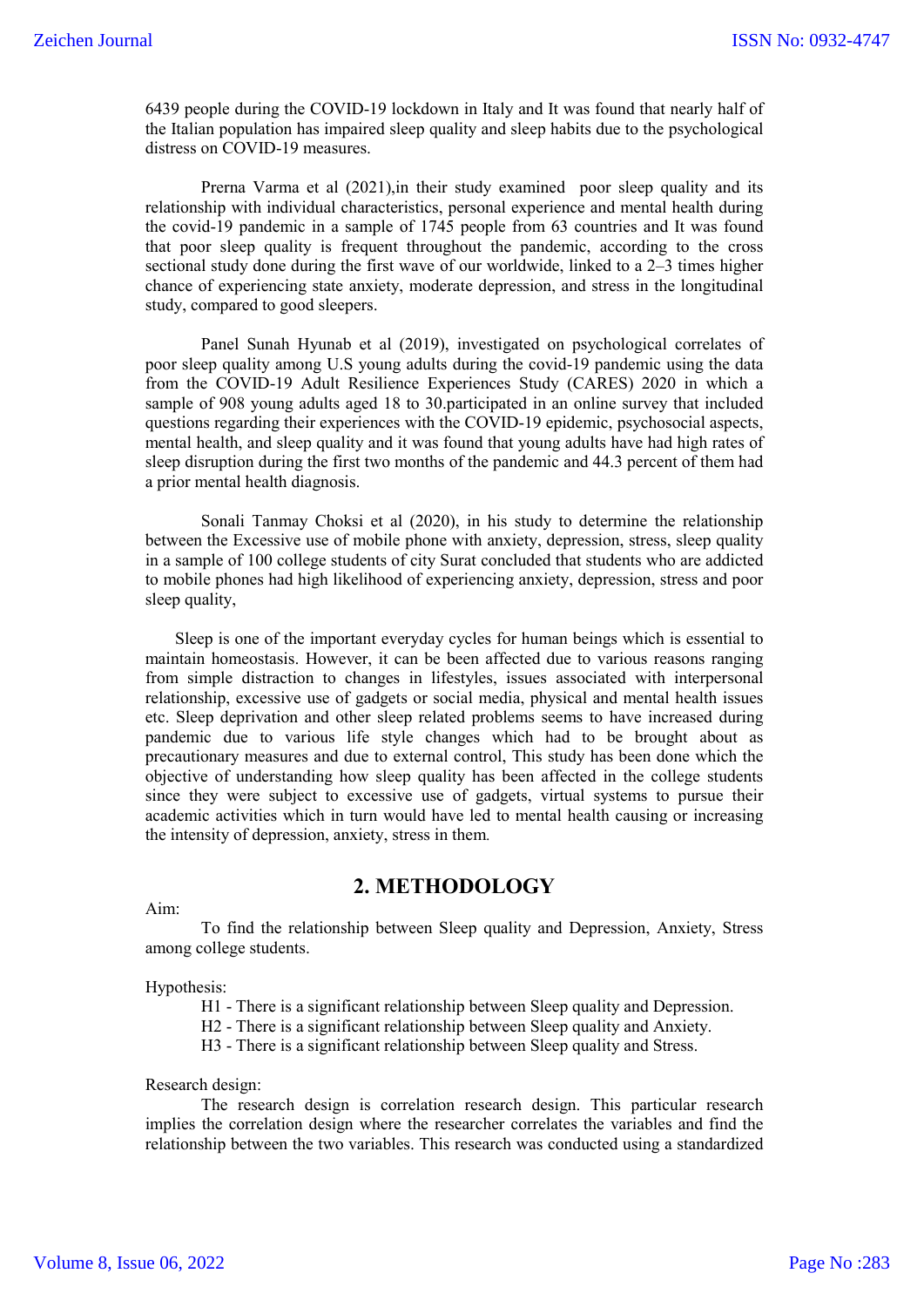questionnaire to collect the data and the Pearson correlation coefficient was calculated using SPSS to understand the nature and significance of the relationship between the variables.

### Sample technique:

The researcher adopted purposive sampling. A sample of 100, college students in the age group ranging from 18 to 25 were taken for the study. The population consisted of 60 females and 40 males. All the sample population were UG students from different colleges in Chennai. The demographic status of the population is middle-class family.

#### Tool description:

 The Pittsburgh Sleep Quality Index (PSQI) is a one-month self-report questionnaire that evaluates sleep quality. It was developed by University of Pittsburgh, Buysse and his colleagues created the PSQI in 1988 to produce a standardized test that would gather consistent information about people's subjective sleep habits and provide a clear indicator that both physicians and patients could utilize. The test consists of 19 individual items that combine to form seven components that result in a single overall score. It takes 10 to 15 minutes to complete. The questionnaire has been used to diagnose sleep disorders in a variety of situations, including research and therapeutic activities. The PSQI has been found to be useful and valid in the assessment of sleep disorders in clinical research to some extent, although more so with self-reported sleep issues and depressionrelated symptoms than anti-graphic tests.

### Depression anxiety stress scale:

The Depression Anxiety Stress Scales (DASS) are a set of 42 self-report items that take 15 to 20n minutes to complete. It was developed by researchers by the University of New South Wales. The scale's initial goals were to characterize the full spectrum of basic depression and anxiety symptoms, meet stringent standards of psychometric adequacy, and establish maximal discrimination between the depression anxiety scales. To emphasize states over traits, each of them is graded on a four-point Liker-t scale of frequency or severity of the participants' experiences over the previous week. These scores ranged from 0 to 3, with 0 indicating that the item "did not apply to them at all," and 3 indicating that the item "applied to them very much or most of the time." The instructions also emphasize that there are no right or wrong answers. Dysphonic, hopelessness, devaluation of life, self-deprecation, lack of interest/involvement and lethargy are all assessed on the Depression scale. The Anxiety scale evaluates autonomic arousal, skeletal muscle effects, situational anxiety, and subjective anxious affect experience. The subscales of the Stress scale highlight nonchronic arousal by highlighting trouble relaxing, anxious arousal, and being quickly upset/agitated, irritable/over-reactive, and impatient.

#### Statistics used:

This study adopted inferential statistics. Pearson correlation coefficient was preferred because the researchers want to find the relationship between the variables and it was calculated using SPSS to find the relationship between the variables.

## **3. RESULTS & DISCUSSION**

Table 3.1 – Indicates the relationship between Sleep quality  $\&$  Depression

| Variable      |     | Mean  | <b>SD</b>     | $\mathbf{H}$   |
|---------------|-----|-------|---------------|----------------|
| Sleep quality | 100 | 14.90 | '.163<br>⇁    | 572**<br>ر ر . |
| Depression    |     | 13.70 | . ∩~<br>0.0/1 |                |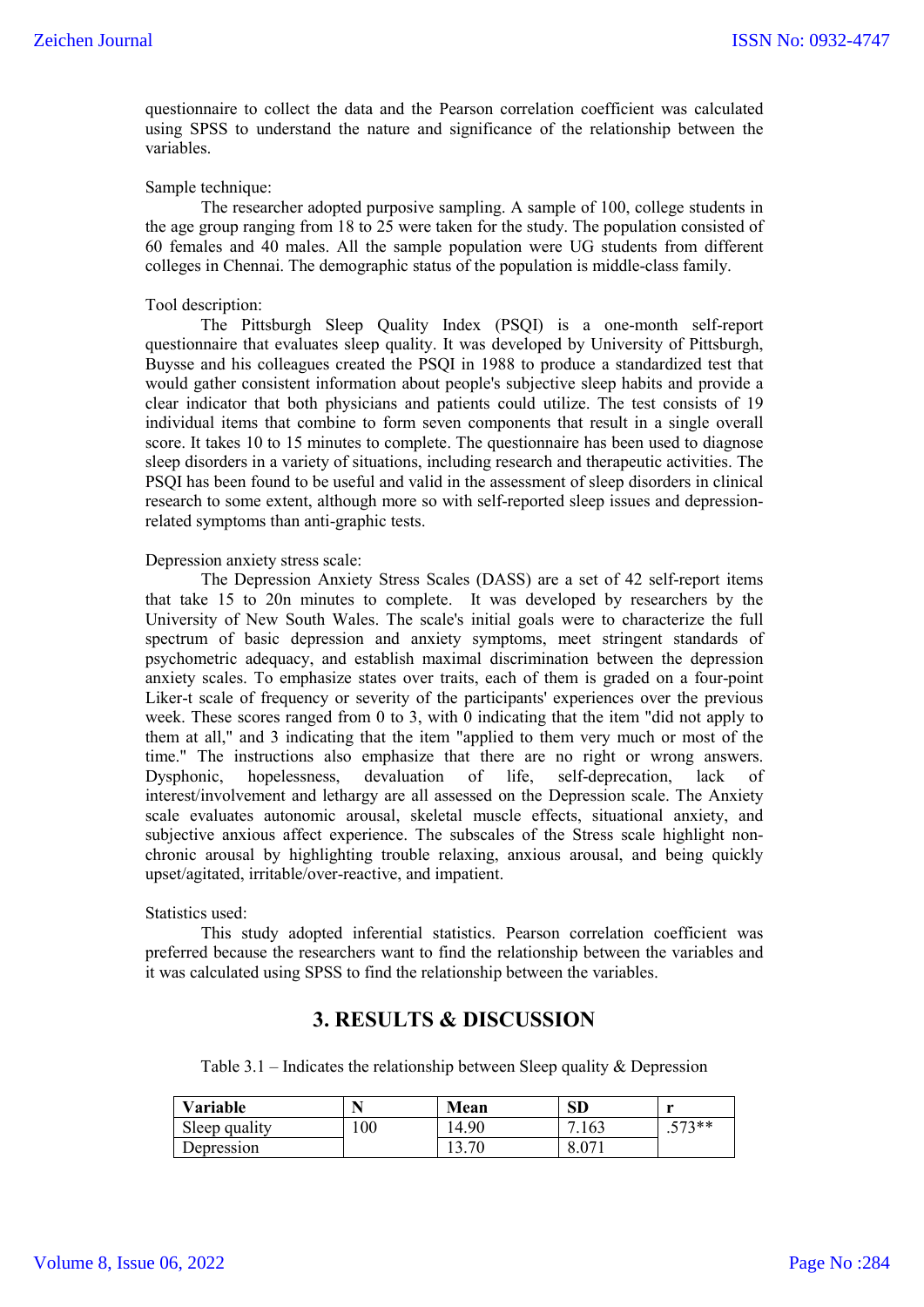\*\*. Correlation is Significant at the 0.01level (2-tailed)

In table 3.1, it is inferred that the result is significant at  $0.01$  level  $(.573**)$ . Hence the alternative hypothesis "There is a significant relationship between sleep quality and Depression" is accepted.

| Table 3.2 – Indicates the relationship between Sleep quality & Anxiety |  |  |  |  |
|------------------------------------------------------------------------|--|--|--|--|
|                                                                        |  |  |  |  |

| Variable      | N                                | Mean  | $\mathbf{SD}$ | $\mathbf{H}$ |
|---------------|----------------------------------|-------|---------------|--------------|
| Sleep quality | 100                              | 14.90 | 163           | $.397**$     |
| Anxietv       |                                  | 12.69 | 6.605         |              |
| $\sim$        | $\cdot$ $\sim$<br>$\cdot$ $\sim$ |       | $1/2$ $1/3$   |              |

\*\*. Correlation is Significant at the 0.01level (2-tailed)

In the table 3.2, it is inferred that the result is significant at 0.01 level (.397<sup>\*\*</sup>). Hence the alternative hypothesis "There is a significant relationship between Sleep quality and Anxiety" is accepted

Table  $3.3$  – Indicates the relationship between Sleep quality  $\&$  Stress

| Variable      | N  | Mean                                               | <b>SD</b> | $\mathbf{H}$ |
|---------------|----|----------------------------------------------------|-----------|--------------|
| Sleep quality | 00 | 14.90                                              | 7.163     | $.549**$     |
| <b>Stress</b> |    | 14.08                                              | 6.14      |              |
|               |    | $**$ Counter is Court on the 0.011 and $(2 \pm 1)$ |           |              |

\*\*. Correlation is Significant at the 0.01level (2-tailed)

In the table 3.3, it is inferred that the result is significant at 0.01level (.549\*\*). Hence the alternative hypothesis "There is a significant relationship between Sleep quality and Stress" is accepted

Sleep has a significant role in maintaining function's ability of brain especially processing information, improve memory and learning, improve attention and concentration, increase creativity, develop rational thought process etc. Nowadays sleep has been affected due to the various causes like changing patterns, social media, environment and causes psychological correlates like Depression, Anxiety, Stress. Hence this study determines the relationship between sleep quality and Depression, Anxiety and Stress among college students. This study was conducted using 100(60 females and 40males) samples. The population age ranges from 18 to 25 which only consist of UG college students of urban population and middle-class family. The tool used for data is Pittsburg sleep quality Index and Depression Anxiety Stress Scale. The data is analyzed by Statistical Package for social science (SPSS) and using Pearson correlation coefficient method.

The result showed that the correlation between the variables is significant. The Mean values of sleep score is 14.90, and Standard Deviations are 7.163 and the mean values for depression score is 13.79 with Standard Deviations 8.071. The correlation between the sleep quality and Depression r score is 0.573 which is significant 0.01 levels. Thus, the Hypothesis that "There is a significant relationship between Sleep quality and Depression" is proved.

The mean value for anxiety score is 12.69 with Standard Deviations 6.605. The correlation between the sleep quality and Depression r score is 0.397 which is significant 0.01 levels. Hence the Hypothesis "There is a significant relationship between Sleep quality and Anxiety" is accepted.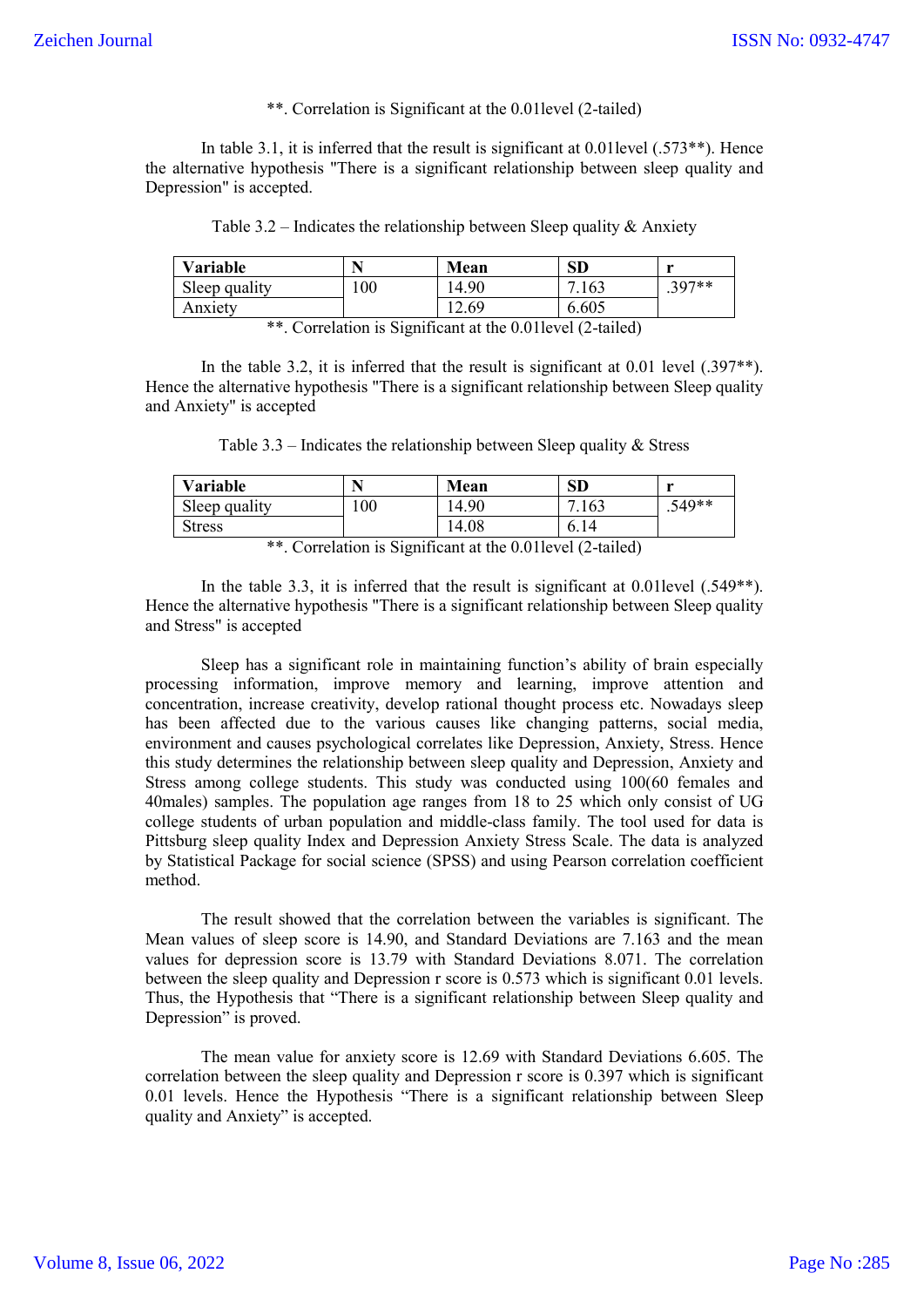The mean values for stress is 14.08 with Standard Deviations 6.149. The correlation between sleep quality and Stress is significant r score is 0.549 which is significant 0.01 levels. Hence the hypothesis "There is a significant relationship between Sleep quality and Stress." is accepted.

The various reasons such as changing sleep patterns, social media, exam fear, environmental disturbance etc. can prevent the individual from experiencing normal sleep. Physical activity and healthy social relations have been found to improve sleep quality, while caffeine intake, stress and irregular sleep-wake patterns decreased sleep quality. The frequent self-reported cause to poor sleep experiences in university students were exposure to psychological problems, academic and relationship stress, exposure to tobacco smoke in the sleeping room, pain, having family problems, strenuous physical activity, fatigue, sadness, noise that caused by other people in the room, room scents (sweat, perfume, humidity, naphthalene, etc.), depression, anxiety, and tension. The consequences of sleep deprivation and daytime sleepiness can lead to lower grade point averages, increased risk of academic failure, compromised learning, impaired mood, and increased risk of motor vehicle accidents. In some cases, it has been found that Students get inadequate sleep because they go to bed late and wake up early to fulfill their academic and social commitments. Sleep deprivation can arise from poor sleep behaviors. There is another more factor which can cause sleep deprivation is internet and social media. This generation especially college students are more addicted to the social media and skip sleep for a long time. Most of the population uses phone and social media in the night so they skip night sleep or sleepless and they tend to sleep in the morning. Skipping sleep and disturbance in the sleep has led the individual to various factors like low concentration, feeling lazy also has mental disturbances not able to do many things which they intend to do.

Numerous studies have reported an association between insomnia and Depression, Anxiety, Stress. Indeed, patients with persistent insomnia are reportedly predisposed to developing psychiatric illness and are more prone to the recurrence of depression. Among patients with partially treated depression, residual symptoms such as anxiety and insomnia are among the most powerful predictors for relapse. Additionally, insomnia and anxiety share the path-genetic mechanism: hyper arousal caused by nonregulation of neurotransmitter systems including cholinergic and GABA- Eric mechanisms. Hyperarousal and insufficient sleep disrupt the function of cortices-limb circuitry, which leads to impaired affective reactivity and regulation. Genetic studies also showed a strong overlap between genetic influences on insomnia, depression, and anxiety, stress. This is reflected in the high relation of the two conditions of patients with anxiety report insomnia.

Practice of Sleep hygiene which encourages habits conducive to restorative sleep and avoidance of substances or behaviors that can affect sleep can help in resolving the problems associated with sleep disturbances to a very great extent. Understanding the sleep cycle of the individual, factors that significantly affect sleep and using a customized intervention model of psychological therapies can also help improving the sleep-in individuals there by alleviating the distress experienced because of it. This can also help in preventing the secondary effect on mental health issues such as anxiety, depression and stress.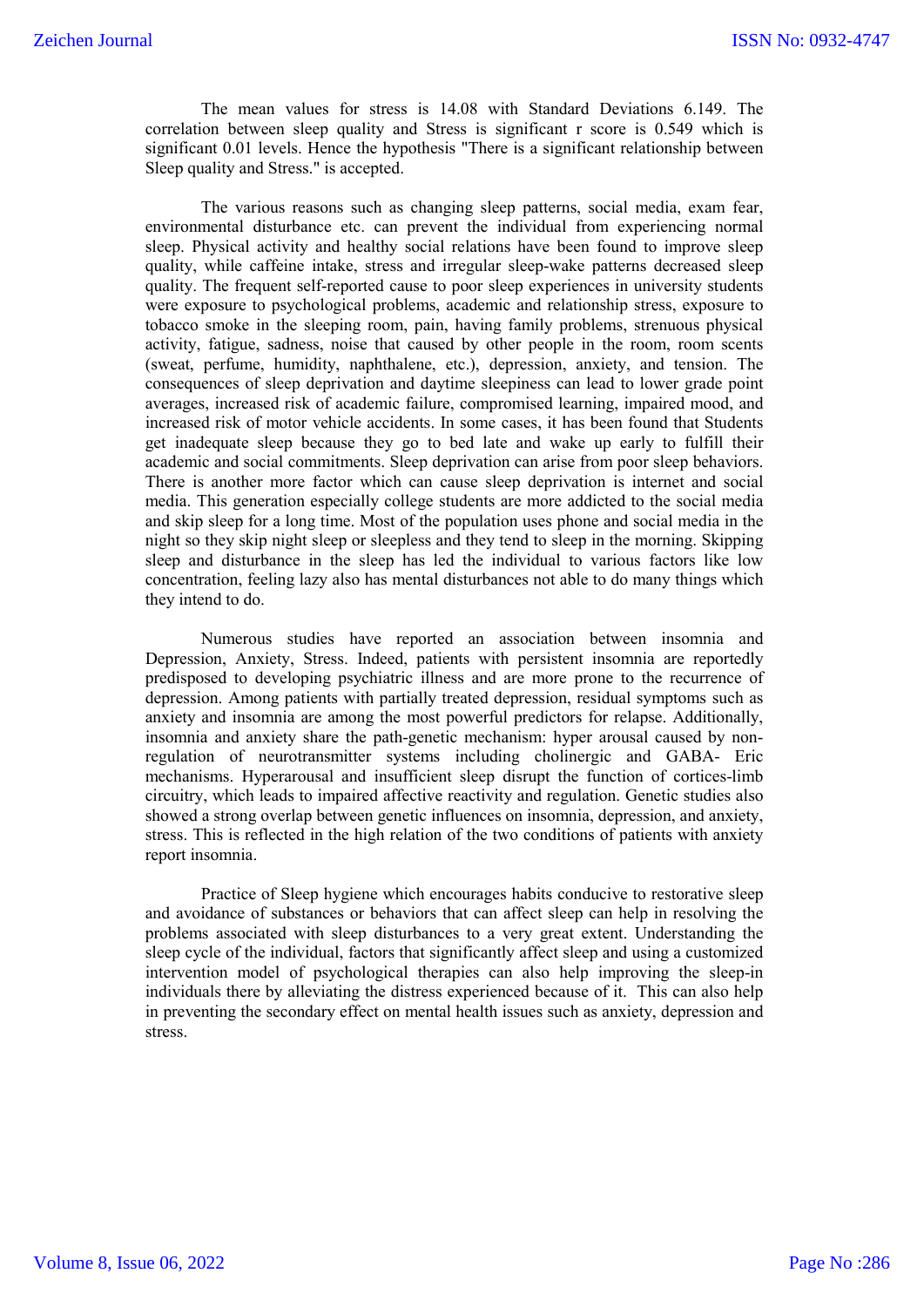# **4. CONCLUSION**

In the study, it is resulted that  $1<sup>st</sup>$  Hypothesis "There is a significant relationship between sleep quality and Depression" is proved. It implies that person with insomnia have high chances of Depression. Then  $2<sup>nd</sup>$  Hypothesis "There is a significant relationship between sleep quality and Anxiety" is proved, which proves that sleep deprivation causes anxiety problems. Then the  $3<sup>rd</sup>$  Hypothesis, "There is a significant relationship between sleep quality and Stress" is proved. Sleep deprivation can often increase more cortisol level in the person that makes more high-alert and more reaction to stress and stressful situations.

Limitations:

- The sample population was confined to the city of Chennai.
- Only self-reported measures of medical history of the participants were taken
- The premorbid conditions associated with mental health issues of the sample not taken into account

Conflict of interest:

The authors declare no conflicts of interest.

# **REFERENCES**

- **[1]** *Choksi, Sonali. (2021). A Study to Find Out the Correlation of Mobile Phone Addiction with Anxiety, Depression, Stress and Sleep Quality in the College Students of Surat City. International Journal of Current Research and Review. 13. 137-142. 10.31782/IJCRR.2021.13812.*
- **[2]** *Debra Fulghum Bruce (2021), Sleep and Depression. https://www.webmd.com/depression/guide/depression-sleep-disorder.*
- **[3]** *Elizabeth Scott (2022), "What Is Stress?". https://www.verywellmind.com/stressand-health-3145086.*
- **[4]** *Franceschini, Christian & Musetti, Alessandro & Zenesini, Corrado & Palagini, Laura & Scarpelli, Serena & Quattropani, Maria & Lenzo, Vittorio & Freda, Maria & Lemmo, Daniela & Vegni, Elena & Borghi, Lidia & Saita, Emanuela & Cattivelli, Roberto & De Gennaro, Luigi & Plazzi, Giuseppe & Riemann, Dieter & Castelnuovo, Gianluca. (2020). Poor Sleep Quality and Its Consequences on Mental Health During the COVID-19 Lockdown in Italy. Frontiers in Psychology. 11.10.3389/psyg.2020.574475.*
- **[5]** *Felix Torres (2020) American Psychiatric Association, What Is Depression? https://psychiatry.org/patients-families/depression/what-is-depression.*
- **[6]** *Hyun, S., Hahm, H. C., Wong, G. T. F., Zhang, E., & Liu, C. H. (2021). Psychological correlates of poor sleep quality among US young adults during the COVID-19 pandemic. Sleep medicine, 78, 51-56.*
- **[7]** *"Instruments: Pittsburgh Sleep Quality Index (PSQI)". University of Pittsburgh Sleep Medicine Institute. University of Pittsburgh, Retrieved 16 September 2016.*
- **[8]** *Jon Johnson (2018), How to tell if stress is affecting your sleep. https://www.medicalnewstoday.com/articles/322994#reducing-stress*
- **[9]** *Kendra cherry (2020).How Does Sleep Affect Mental Health?. https://www.verywellmind.com/how-sleep-affects-mental-health-4783067.*
- **[10]***Kimberly Holland (2020) Everything You Need to Know About Anxiety https://www.healthline.com/health/anxiety.*